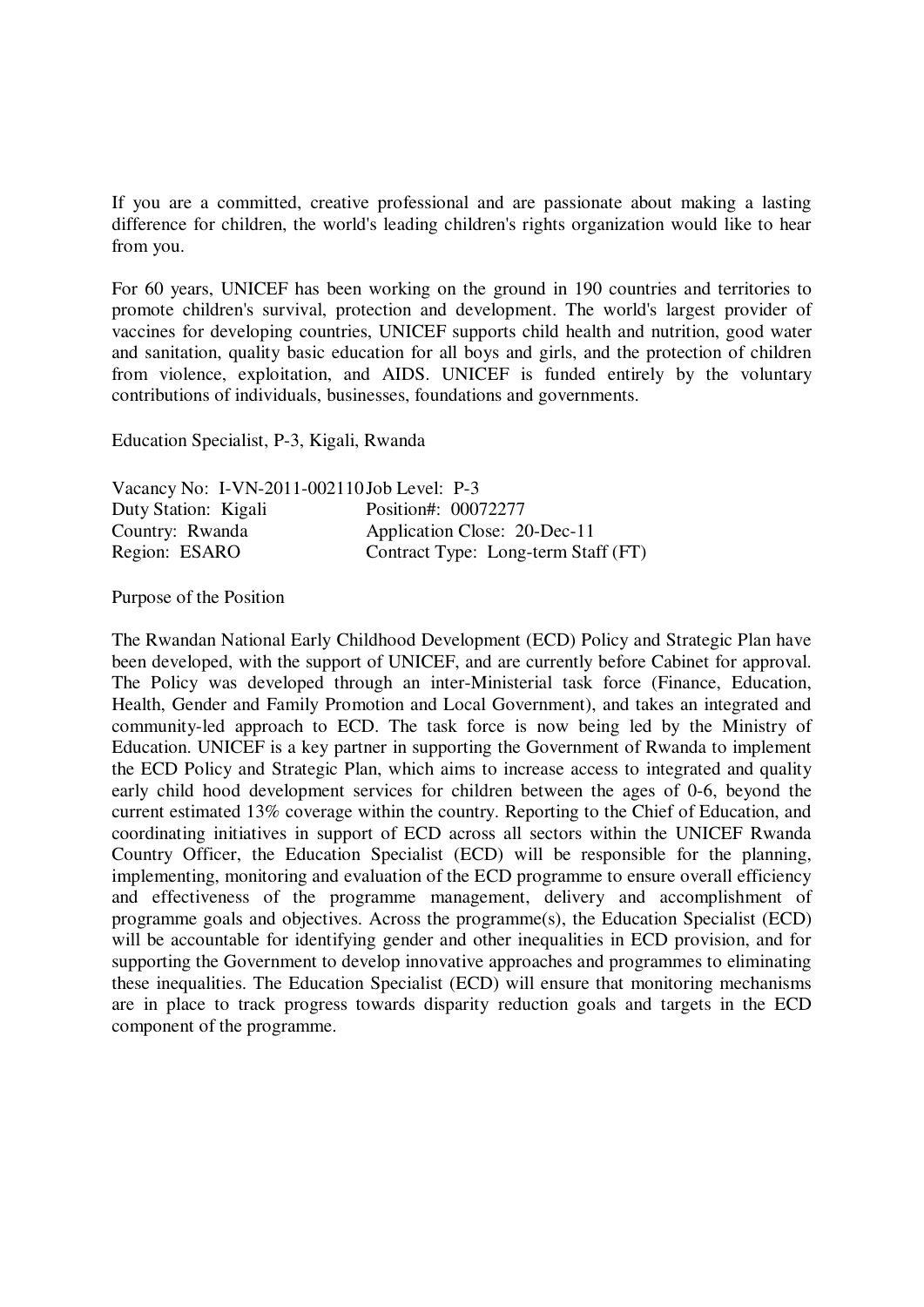### Key Expected Results

1. Programme Planning, Development and Management.

Enhance effective programme, inter-sectoral planning, development and management by guiding, coordinating and supporting the timely completion of the Situational Analysis and its periodic update related to ECD through accurate and complete monitoring and analysis, and the timely preparation or finalization of ECD programmatic input, using gender disaggregated and equity-focused data and analysis.

## 2. Knowledge Management.

Promote knowledge management by drafting or finalizing ECD programmatic documents, reports and case studies such as the Country Programme Recommendation and Plans of Action as well as through orientation and training programmes targeted to Government authorities responsible for ECD programmes. Ensure exchange of knowledge, information, experience or lessons learned; providing solid technical recommendations on major programme directions and on introduction of new initiatives in the country.

#### 3. Rights-Based Projects through Results-Based Approach.

Promote the quality of rights-based inter-sectoral ECD programming through participation in the formulation of programme goals, and approaches to support the Government of Rwanda to implement the ECD Strategic Plan including the modelling of integrated ECD centres at the community level. Bring synergy and added value to cross sectoral ECD programme management processes using a results-based management approach to planning and design, implementation, monitoring and evaluation of the ECD interventions.

4. Inter Sectoral Work Plan Development, Implementation, and Monitoring. Take shared responsibility for the development of the inter-sectoral ECD work plan and technical decisions as well as for project management, development, dissemination implementation and monitoring of hardware and software standards for integrated ECD centres, in compliance with the defined ECD strategies and approaches.

#### 5. Programme Delivery, Evaluation and Reporting.

Ensure programme and inter-sectoral efficiency and delivery through a rigorous and transparent approach to evaluating ECD initiatives, with an emphasis on genderdisaggregated and equity relevant data. Participation in major evaluation exercises, programme reviews and annual sector review meetings with government counterparts. Ensure the preparation the ECD component of annual status reports.

## 6. Promotion of UNICEF's Global Goals

Promote the organizational goals of UNICEF, specifically the important mandate to promote a holistic and equity-focused approach to early child survival and development through advocacy and active engagement in communication, networking and participation at every opportunity inside and outside UNICEF, leveraging the strength of the UNICEF mission, goals and programmes.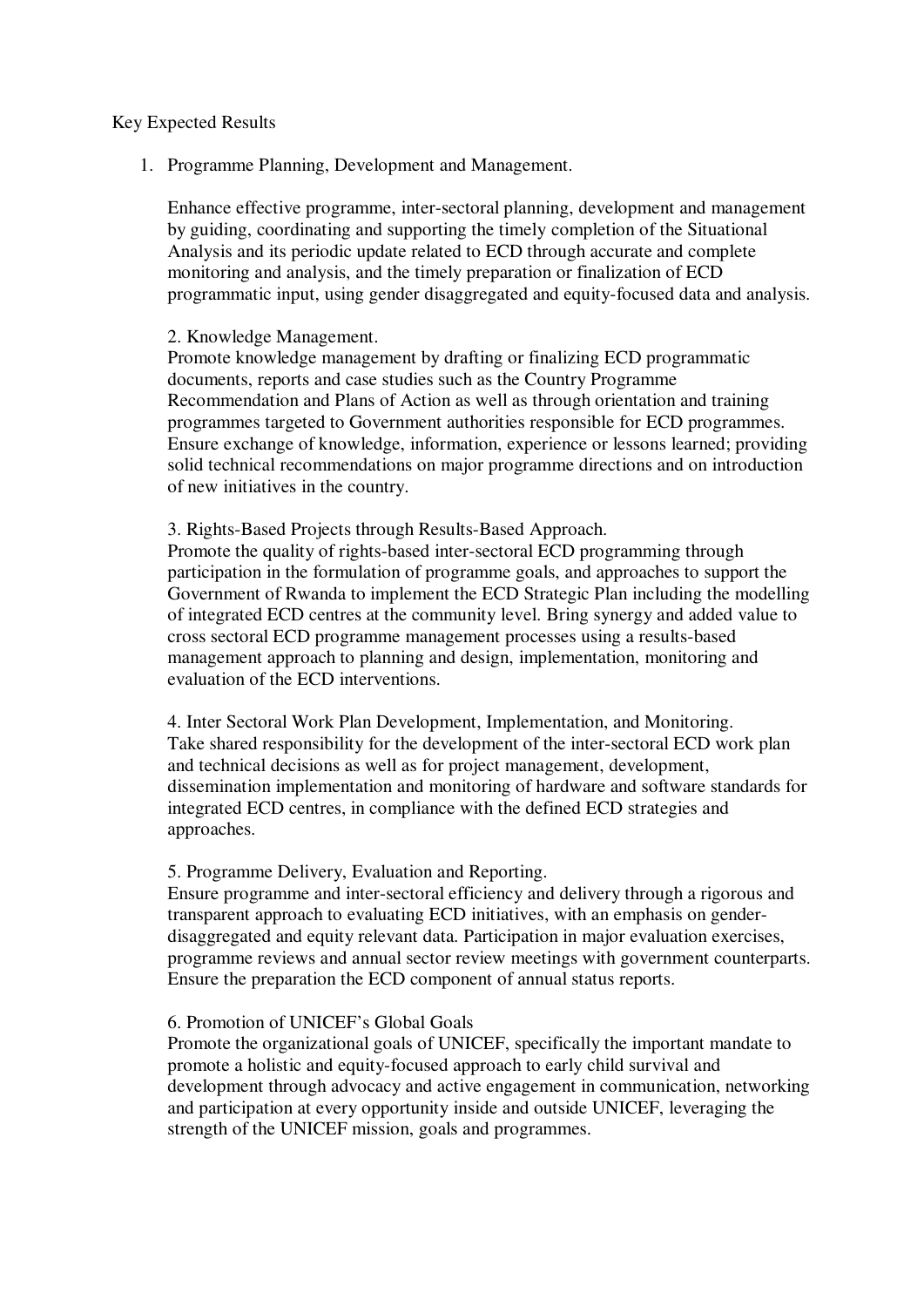7. UNICEF and Government Accountability.

Coordinate with Operations and Supply staff on supply and non-supply assistance activities ensuring proper and timely UNICEF and Government accountability. Certify disbursements of funds related to the ECD programme, monitor and submit financial status reports to management in compliance with the regulations and guidelines.

8. Communication, Collaboration, Networking and Partnership.

• Ensure exchange of information and experience with both government and nongovernment partners in ECD, helping to identify new strategies and courses of action to accelerate/improve delivery of ECD services and achieve the ECD programme objectives. Establish working relations with the relevant line Ministries to support a coordinated and integrated government approach to ECD. Conduct field visits to monitor programme support and collect information and equity-related data from the ECD centres. Conduct periodic ECD programme reviews with Government counterparts and other partners.

• Collaborate with Communication groups to ensure the development of effective communication materials and strategies to support ECD advocacy and social mobilization efforts.

• Coordinate with Regional and HQ ECD Advisers and support structures to ensure best practice and organisational strategies inform approaches to ECD development in Rwanda. Collaborate with colleagues from the Education, Health and Nutrition, WASH, HIV, Social Protection and Communications sections to ensure an integrated and holistic approach to the ECD programme.

• Collaborate with the Operations and Supply Sections and Government authorities to establish and maintain sound internal controls supportive of the ECD programme planning and implementation, to coordinate financial and supply management requirements as well as to ensure accountability.

• Interact and form technical working groups and partnerships with Government and other partners, NGOs, relevant UN and bilateral agencies and communities in the different stages of ECD programming to ensure a coordinated approach to the implementation of the ECD Policy and Strategic Plan. Provide technical support and guidance on appropriate technical, financial and institutional capacity building measures to achieve ECD programme goals.

# Qualifications of Successful Candidate

Advanced university degree in one or more of the disciplines relevant to the following areas: Early Childhood Development, Education, Public Health or a Social Sciences fields relevant to child survival and development and the promotion of the rights of children.\* Five years of relevant work experience at national and international levels in field programmes relevant to ECD, Education and/or Health and Nutrition.

Experience working in the UN or other international development organizations in the social sector or in national level development assistance and partnership support to government programmes and priorities is an asset.

Demonstrated experience and expertise in designing and implementing initiatives in partnership with a wide range of stakeholders including government and communities.